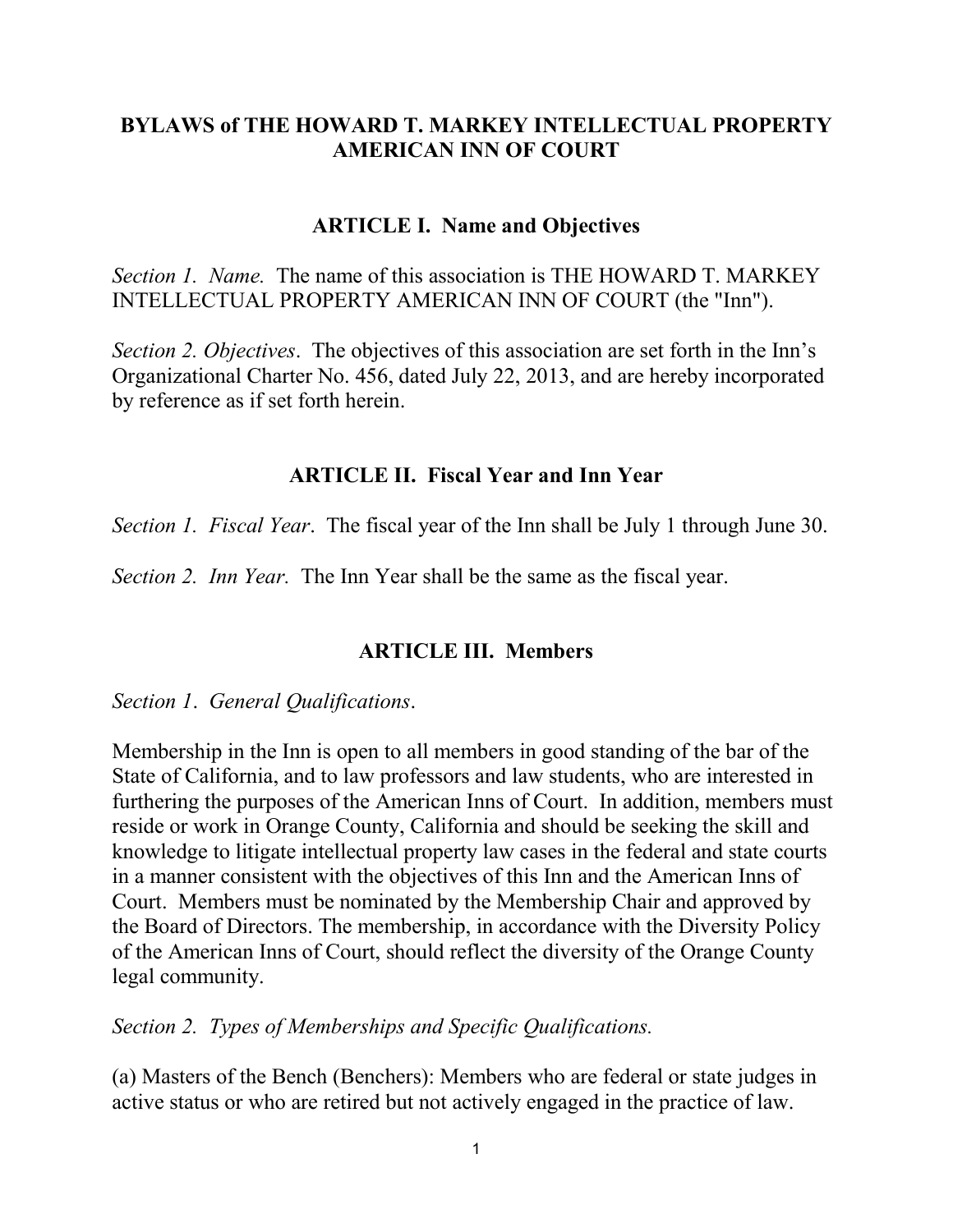(b) Academic Masters: Members who are full-time faculty members of an ABAaccredited law school.

(c) Masters: Members with at least 20 years of experience in the law, usually evidenced by being admitted to the practice of law for at least 20 years or possession of equivalent experience, at the beginning of their term of membership. (d) Barristers: Members with at least 7 years of experience in the law, usually evidenced by being admitted to the practice of law for at least seven years or possession of equivalent experience, at the beginning of their term of membership. (e) Associates: Members admitted to the practice of law and who do not qualify as Barristers when joining the Inn.

(f) Students: Members currently enrolled in the study of law at ABA-accredited law schools, to be nominated by an Academic Master.

(g) Emeritus: A Bencher, an Academic Master, or a Master whose body of work or contributions warrant special status, in the discretion of the Board of Directors.

# *Section 3*. *Terms of Membership*.

(a) Academic Masters and Benchers shall have indefinite terms.

(b) Masters and Barristers shall have terms of five years.

(c) Associates shall have terms of three years.

(d) Students shall have terms of one year.

(e) Masters, Barristers, Associates, and Students must reapply for membership at the end of their terms.

# *Section 4. Duties of Members.*

(a) Members have a duty (i) to attend each Inn meeting, subject to Article IV, Section 3; (ii) to meet as pupilage groups periodically, at times other than the Inn meetings, to foster increased professionalism, legal knowledge, and ethics among each pupilage group's members; and (iii) to participate actively in the meetings of the Inn and of their pupilage groups.

(b) Emeritus members shall attend the Inn meetings and pupilage group meetings to the greatest extent possible.

# *Section 5. Admission.*

(a) Each membership application must be submitted as directed by the Board of Directors.

(b) The Board of Directors shall select new members based on a majority vote after considering the recommendations of the Membership Chair.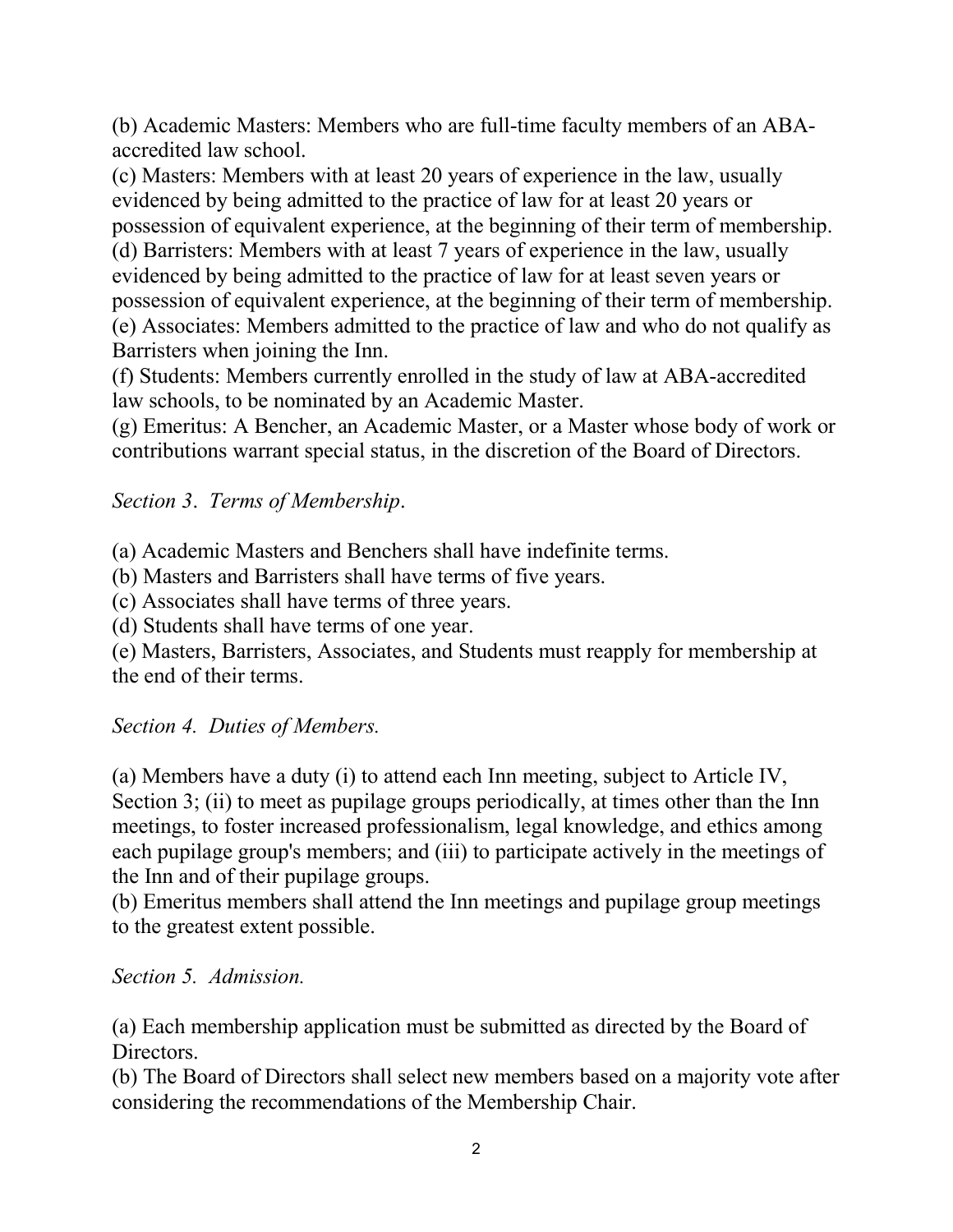(c) The President or another officer to whom such responsibility is delegated shall be responsible for informing successful applicants of the decision of the Board of Directors.

### *Section 6. Pupilage Groups.*

The Inn shall be divided into Pupilage Groups. To the extent possible, each Pupilage Group should have at least one Bencher, two Masters, two Barristers, one Associate, and one Student. The composition of each Pupilage Group may vary depending on the overall make-up of the Inn membership, but ideally should include at least one representative from each membership category. Academic Masters and Emeritus members may be assigned to Pupilage Groups. To the extent possible, Academic Masters and Emeritus members should be assigned to different Pupilage Groups. Assignments of individual members to Pupilage Groups shall be made by the Board of Directors before the beginning of each Inn Year.

# **ARTICLE IV. Meetings**

### *Section 1. Meetings.*

(a) Meetings. At the beginning of each Inn Year, the Board of Directors shall announce to the membership the meeting schedule for the Inn Year. The meetings should occur periodically beginning in September and ending in May of the Inn Year, unless modified by the Board of Directors. There should be at least six meetings in each Inn Year, excluding social gatherings. The meetings shall be held at a place designated by the Board of Directors.

(b) Suggested Format. It is suggested that gathering for the meeting begin at 6:00 p.m.; that attendance be taken, announcements made, and business conducted at 6:30 p.m.; that dinner begin at 6:30 p.m.; that presentations and discussion begin no later than 7:30 p.m.; and that the meeting conclude at 8:30 p.m. The format may be altered by the Board of Directors or by the President, as and when they deem appropriate.

(c) Conduct of Meetings. The President shall preside over all meetings. If the President is not present, the Vice-President shall preside, and if the Vice-President is not present, the Counselor shall preside. If all three of those officers are not present, another member of the Board of Directors selected in advance by the President shall preside. The Secretary shall keep minutes of each meeting and shall take attendance. The President or Vice President shall make announcements and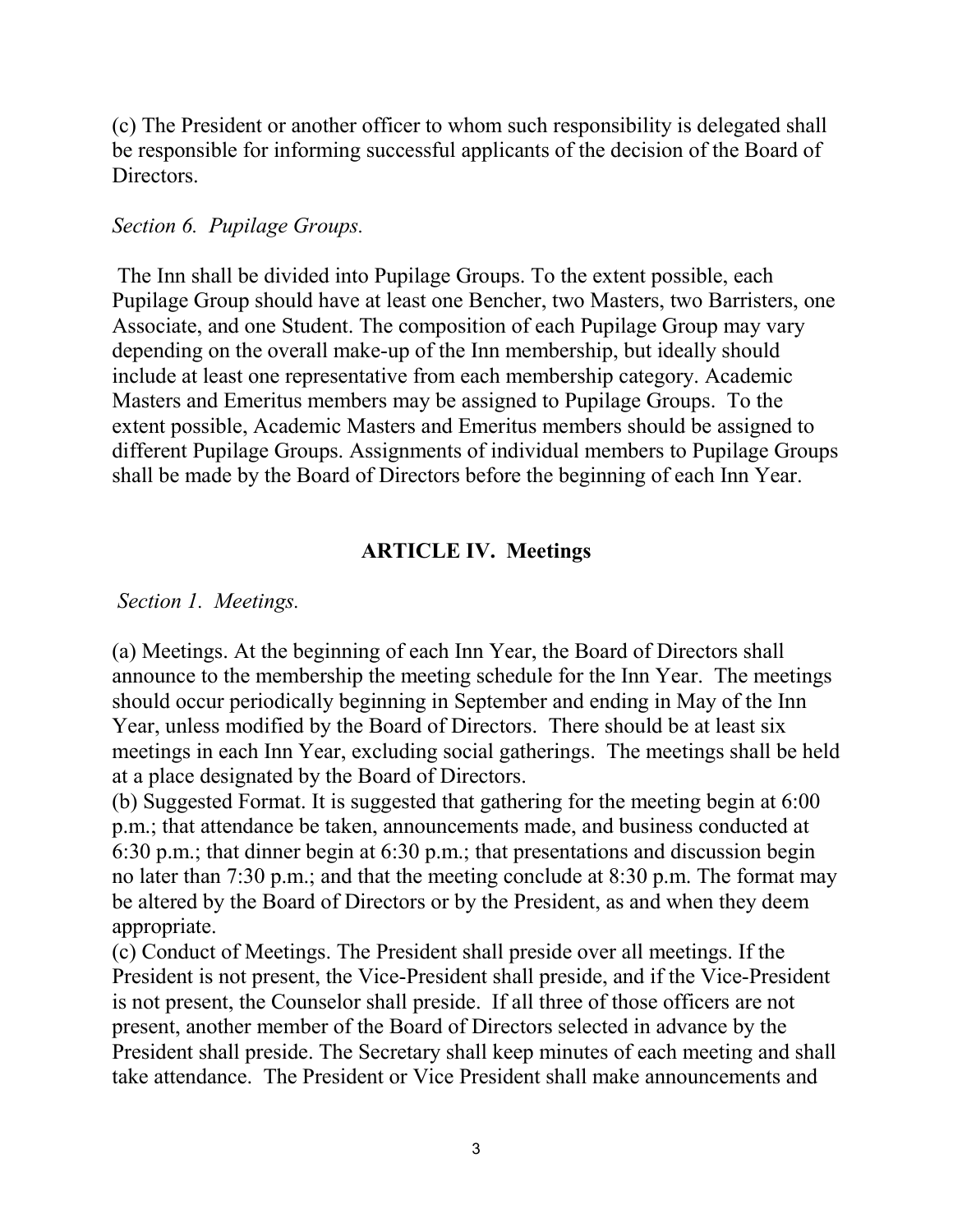conduct business, immediately before dinner. Following dinner, a presentation shall be given by one of the Pupilage Groups.

### *Section 2. Notice of Meetings*.

Notice of the meetings shall be given by the Secretary of the Inn. Unless expressly cancelled in writing, the meetings of the Inn shall take place according to the schedule originally set by the Board of Directors at the beginning of the Inn year.

## *Section 3. Attendance.*

(a) Policy. As part of their duties as members of the Inn, members are expected to attend all Inn meetings and to miss meetings only when necessary to avoid dereliction of professional or personal responsibilities.

(b) Substitutes. Each member is encouraged to designate and send another judge, professor, attorney, or law student as a substitute to any meeting from which the member must be absent.

(c) Resignation for Excessive Absences.

(1) A member who has been absent from three or more meetings in one Inn Year and who has not sent a substitute to at least one of those missed meetings will be asked to tender his or her resignation at the conclusion of that Inn Year.

(2) A member who has sent a substitute to one or more meetings from which the member has been absent but who nonetheless has been absent from four or more meetings in one Inn Year will be asked to tender his or her resignation at the conclusion of that Inn Year.

(3) The Board of Directors, upon a member's application and a showing of extenuating circumstances, may in its discretion withdraw the request for resignation under subparagraph (1) or (2) above.

### *Section 4. Guests.*

Due to the nature of the Inn concept and the expense associated with the dinner portion of the meetings, guests shall be permitted only with the prior approval of the President or Treasurer.

### *Sections 5. Voting Procedures*

Whenever any action of the Inn requires members to cast a vote, preferably that vote should take place at a meeting. However, the officers may decide to allow members to cast votes by phone or by email when the circumstances so warrant. The officers may also decide whenever certain votes can be made by secret ballot.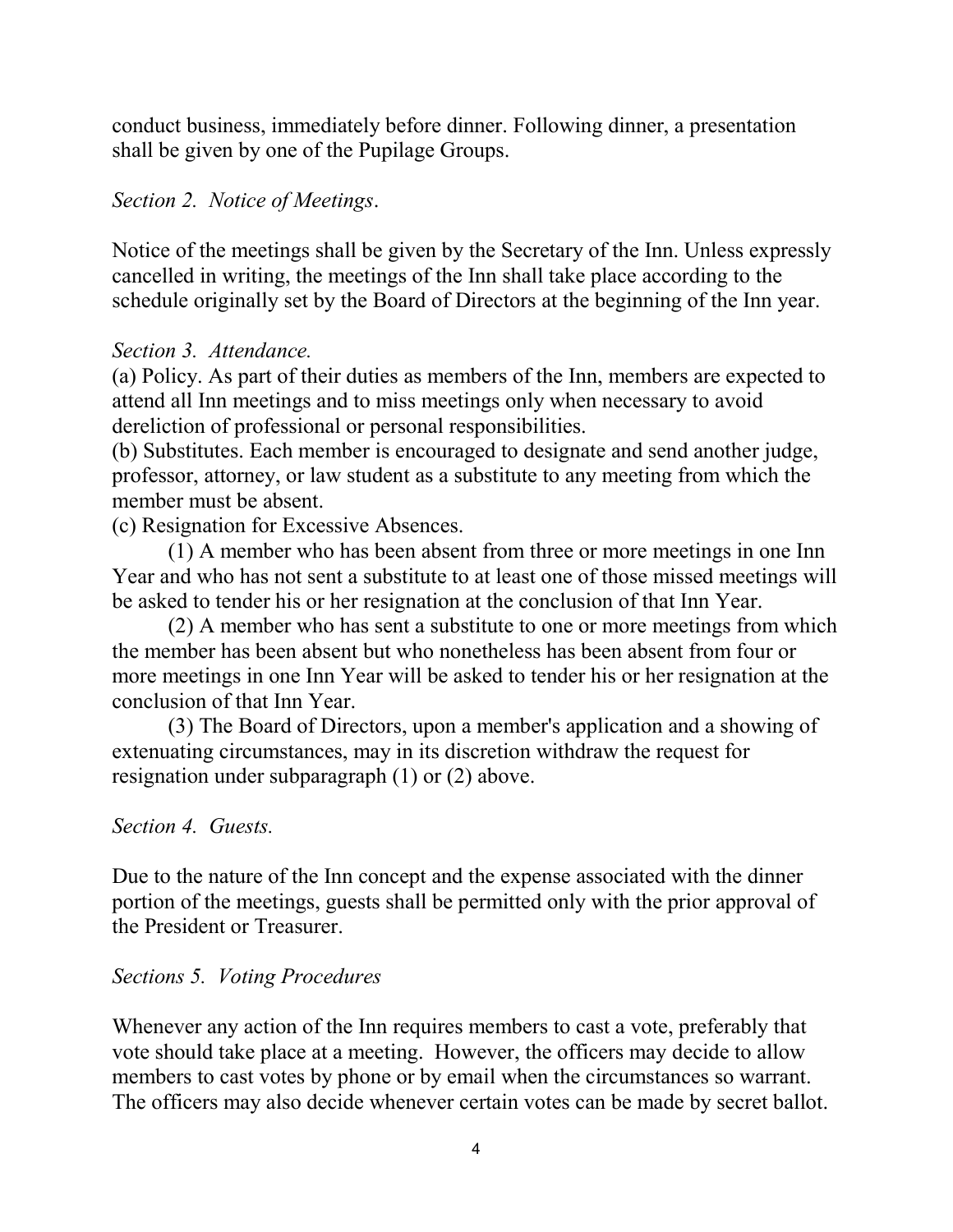## **ARTICLE V. Officers**

#### *Section 1. Officers and Terms.*

The Officers shall be a President, a Vice President (President-elect), a Counselor, a Secretary, a Treasurer, a Membership Chair, and a Program Chair. No person shall hold more than one office in any Inn Year. Officers shall hold office for the entire Inn Year for which they are elected subject to maintaining their membership in good standing or removal by the Board for gross dereliction of duties or gross misconduct. No officer may serve consecutive terms in the same position. An officer, however, may serve a full term even though the officer served a portion of a preceding term when filling a vacancy pursuant to Section 3 of this Article. Moreover, an officer who served a full term may serve a portion of succeeding term when filling a vacancy pursuant to Section 3 of this Article. The Vice President shall assume the office of President after serving one year as Vice President. No other officer is presumed to succeed any other position. The President, Vice-President, and Counselor must be Benchers or Masters and the Inn should strive to have at least one Bencher serving in one of these three officer positions.

#### *Section 2. Nomination; Election*.

-

The officers of the Inn shall be nominated by the Nominating Committee consistent with any Nomination Committee Guidelines adopted by the Inn and shall be elected by the members of the Inn. Nominations of officers for the following Inn Year should be announced by April 30 and elections should be held before May 31. The announcements and elections should be conducted at the meeting immediately preceding the deadlines. $1$ *Section 3. Vacancies.*

If a vacancy occurs in an office during an Inn Year, the Board of Directors shall select a member to fill the vacancy. Whenever the office of the President becomes vacant, the Vice President shall immediately become the President and the Board shall appoint a member to be the Vice President.

<sup>&</sup>lt;sup>1</sup> The present officers have terms that will end on March  $31$ ,  $2015$ . The officers elected in 2015 will have terms that commence on April 1, 2015 and end on June 30, 2016. These special terms will allow for a transition from terms that currently coincide with calendar years to terms that coincide with the Inn Year.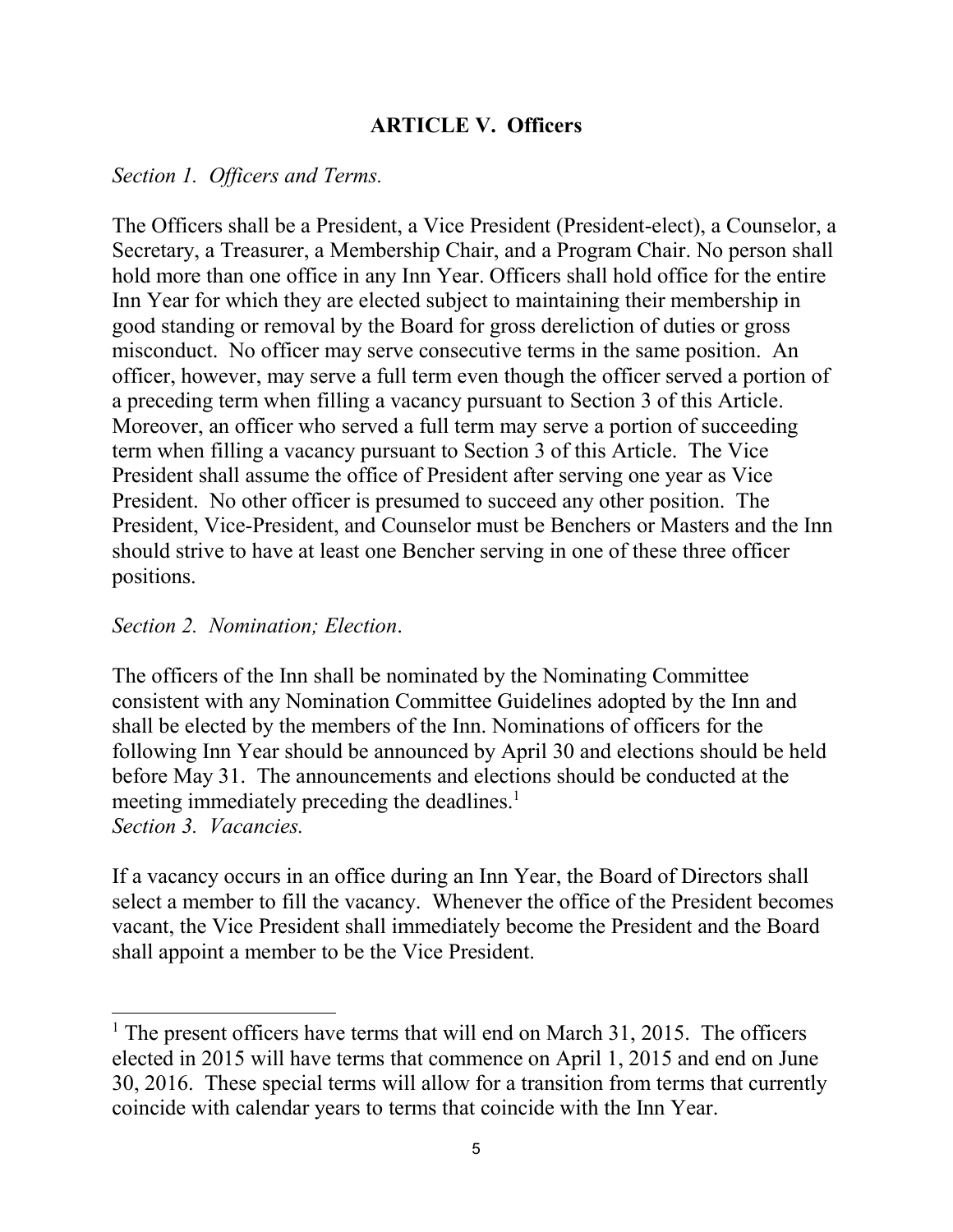*Section 4. Salaries.*

The officers of the Inn shall not be entitled to salaries or other compensation, nor shall they accept gifts worth more than \$100 given because of their service as an officer of the Inn.

# *Section 5. President: Powers and Duties.*

(a) The President shall be the chief executive officer of the Inn and shall have general supervision of Inn business.

(b) The President shall preside at all meetings of members and at all meetings of the Board of Directors, and shall discharge the duties of the presiding officer.

(c) The President shall sign and make all contracts and agreements in the name of the Inn.

(d) The President shall endorse these Bylaws and perform all duties incident to the position and office that are required by law.

(e) The President shall perform all other duties as the Board of Directors may from time to time assign.

(f) The President shall appoint the members of the Nominating Committee for each Inn year.

(g) Upon completion of his or her term, the President shall become the Immediate Past President.

*Section 6. Vice-President (President-elect): Powers and Duties*.

(a) The Vice-President shall, at the expiration of his or her one-year term, become president.

(b) The Vice-President shall, in the absence of the President, perform the duties and exercise the powers of the President.

(c) The Vice-President shall perform all other duties as the Board of Directors or the President may from time to time assign.

(d) The Vice-President shall coordinate with the Program Chair to ensure that the programs presented at each meeting meet the goals and purposes of the Inn.

*Section 7. Counselor: Powers and Duties*.

(a) The Counselor shall perform the duties and exercise the powers of the President and Vice President if both officers are absent at a meeting of the Inn.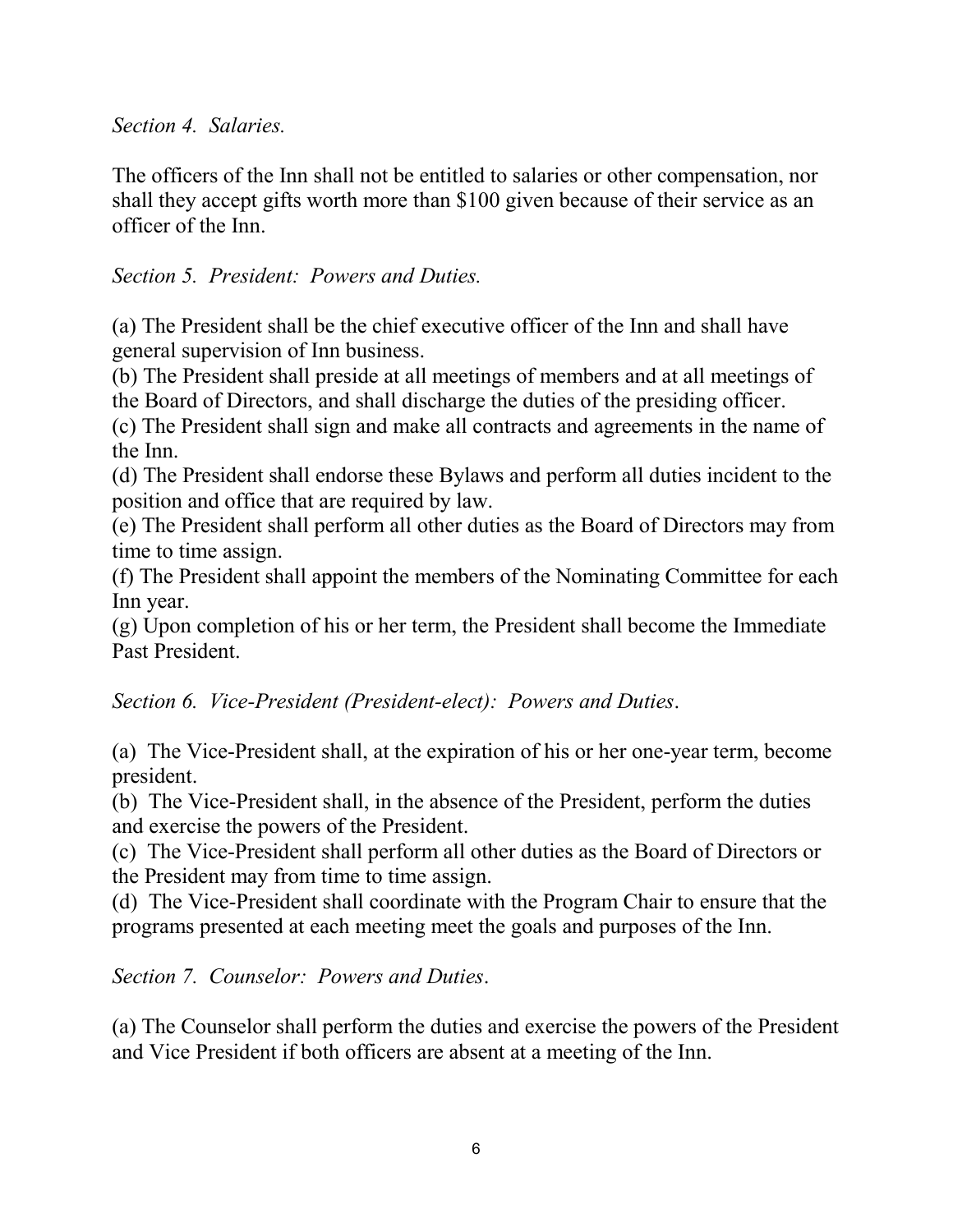(b) The Counselor shall establish and maintain liaison with the local federal and state courts and assist in ensuring that judges are participating in the activities of the Inn.

(c) The Counselor shall oversee the mentoring of the members.

(d) The Counselor shall advise the Inn on long-range planning.

(e) The Counselor shall perform all other duties as the Board of Directors or the President may from time to time assign.

*Section 8. Secretary: Powers and Duties.*

(a) The Secretary shall take attendance at each meeting of the Inn and maintain attendance records.

(b) The Secretary shall keep the minutes of the meetings of the Inn and of the meetings of the Board of Directors and shall be responsible for distributing copies of the minutes as appropriate.

(c) The Secretary shall be the custodian of the records of the Inn.

(d) The Secretary shall maintain membership records and records of the terms of each member and the terms of service of officers.

(e) The Secretary shall sign all certificates of membership.

(f) The Secretary shall attend to all correspondence and perform all the duties incident to the office of Secretary.

(g) The Secretary shall keep an historical record of the members, with the names and addresses of all the members of the Inn.

(h) The Secretary shall keep an historical list of the Officers and the Directors.

(i) The Secretary shall be responsible for maintaining and keeping current the information posted on the Inn's website.

(j) The Secretary shall see that any books, reports, statements, and certificates required by law are properly kept, made, and filed.

(k) The Secretary shall perform all other duties as the Board of Directors or the President may from time to time assign.

*Section 9. Treasurer: Powers and Duties.*

(a) The Treasurer shall have custody of all Inn funds.

(b) The Treasurer shall keep full and accurate accounts of receipts and disbursements, and shall deposit all Inn monies and other valuable effects in the name and to the credit of the Inn in a depository or depositories designated by the Board of Directors.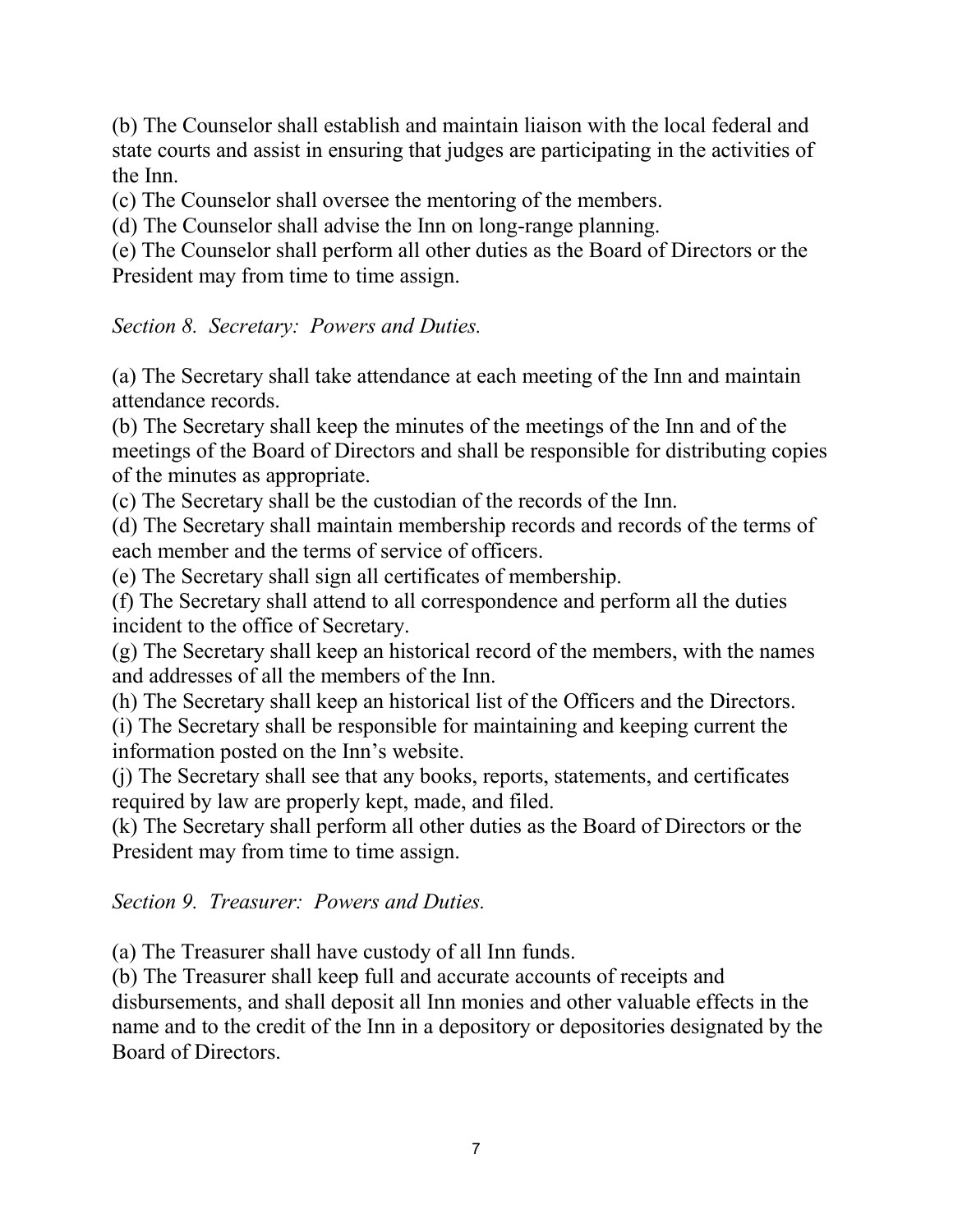(c) The Treasurer shall disburse the funds of the Inn and shall render to the President or the Board of Directors, at least twice a year, an account of all transactions and of the financial condition of the Inn.

(d) The Treasurer shall keep correct books of account of all of the Inn's business and transactions and such other books of account as the Board of Directors may require.

(e) The Treasurer shall perform all duties pertaining to the office of Treasurer.

(f) The Treasurer shall perform all other duties as the Board of Directors or the President may from time to time assign.

### *Section 10. Membership Chair: Powers and Duties*

(a) The Membership Chair shall accept all applications for membership to the Inn. (b) The Membership Chair shall make recommendations to the Board of Directors as to who should be accepted as members and the type of membership that should be offered to each candidate.

(c) The Membership Chair should assist the Secretary to ensure that all membership records are current and accurate.

(d) The Membership Chair shall perform all other duties as the Board of Directors or the President may from time to time assign.

(e) The Membership Chair shall periodically advise the membership of the meeting attendance requirements of the Inn so that members can maintain their good standing as members of the Inn.

### *Section 11. Program Chair: Powers and Duties*

(a) The Program Chair shall supervise all programing to ensure that all programs and presentations are of the highest quality and promote the goals of the Inn.

(b) The Program Chair should keep records of the programs to make sure that the programs are diverse, non-repetitive, and are being presented by all of the pupilage groups in an orderly fashion.

(c) The Program Chair shall ensure that each pupilage group is on notice for its presentation.

(d) The Program Chair shall perform all other duties as the Board of Directors or the President may from time to time assign.

*Section 12. Delegation of Duties.*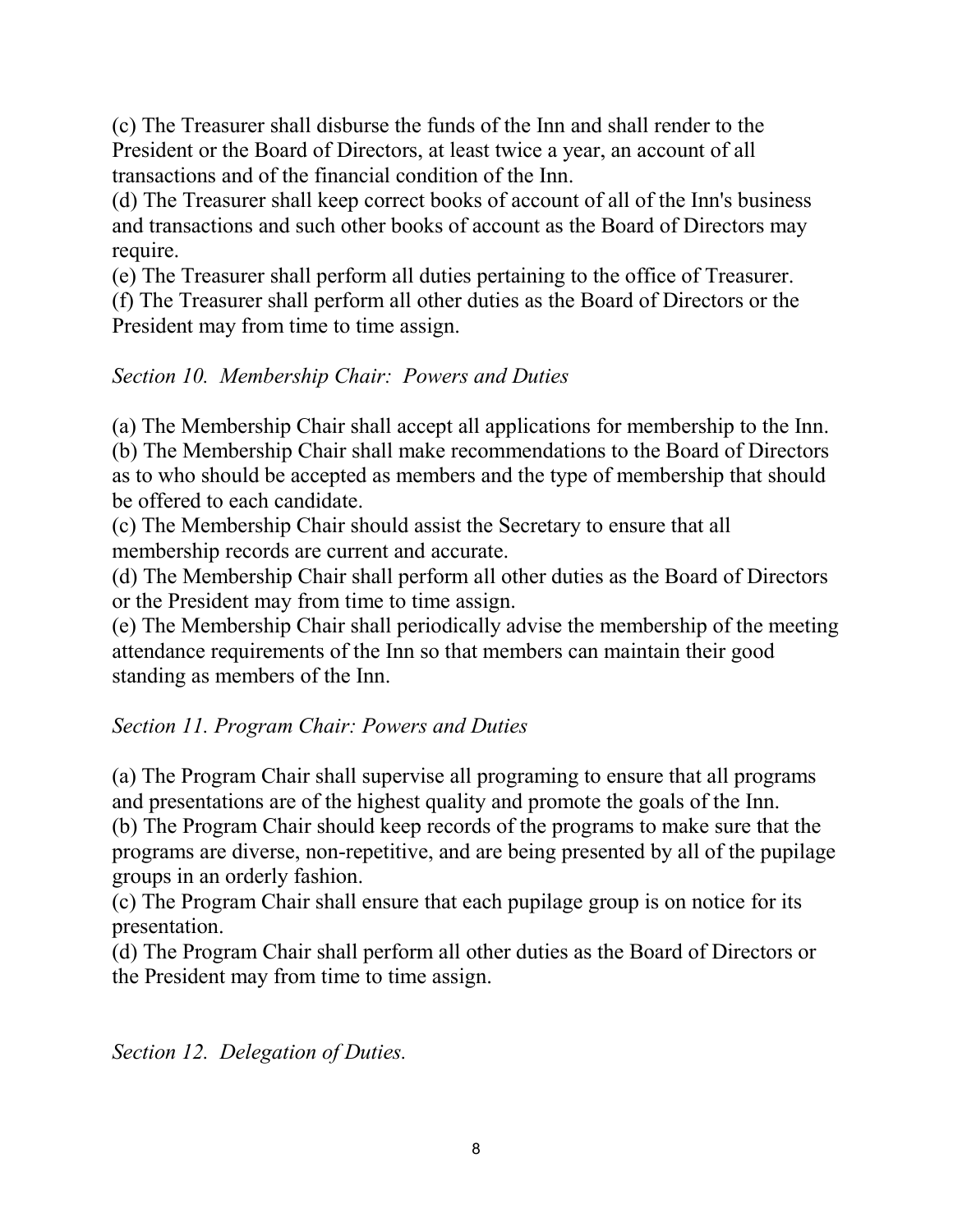Whenever an officer is absent, or when the Board of Directors deems necessary, the Board of Directors may delegate the powers or duties of an officer to any other officer or officers, member of the Board of Directors, or regular Inn member.

# **ARTICLE VI. Board of Directors**

*Section 1. Membership.*

The Board of Directors shall consist of the President, the Vice-President, the Secretary, and four members of the Inn who are not officers of the Inn. The members of the Board shall be nominated by the Nominating Committee, shall be elected by the Inn membership, and shall serve one-year terms. Board members may serve on the Board in consecutive years.

*Section 2. Powers.*

The Board of Directors shall have the powers set forth in these Bylaws and shall serve as the governing and policy-making body of the Inn.

*Section 3. Meetings.*

The Board of Directors shall meet, telephonically or in person, from time to time during each Inn year to oversee Inn activities, plan future activities, take action on various membership and attendance issues, and for other business. The President shall call for such meetings at least three times a year.

*Section 4. Voting.*

All actions of the Board of Directors shall be by majority of the members present at a duly called meeting.

## **ARTICLE VII. Committees**

*Section 1. Committees.*

The President, after consulting with the Board of Directors, shall appoint a Nominating Committee, and may establish other committees and appoint the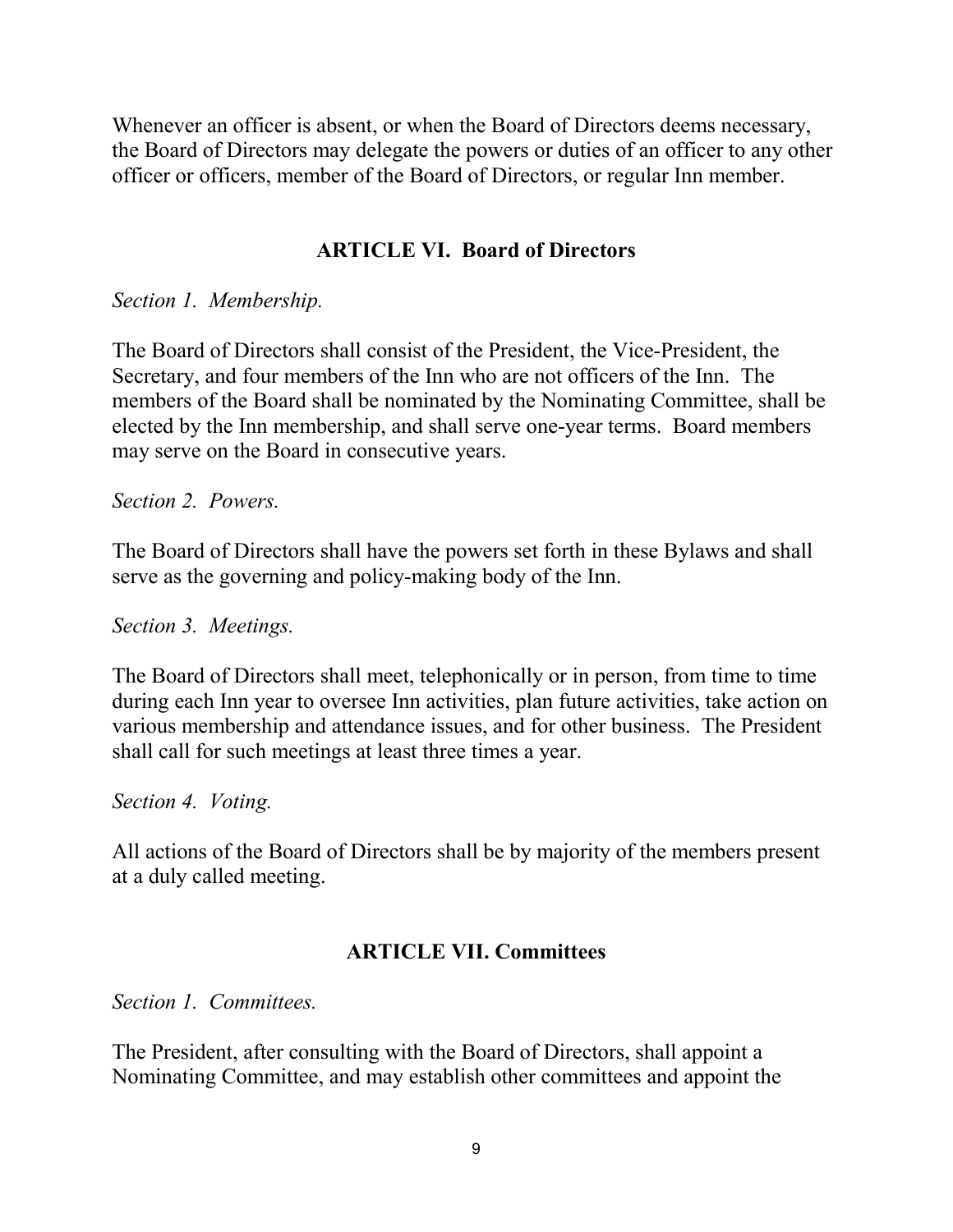members of such other committees. All actions of a committee shall be by majority vote of the members present at a duly called meeting of the committee.

### *Section 2. Nominating Committee.*

A Nominating Committee shall be appointed to nominate officers and directors of the Inn. The Vice-President (President-elect) shall serve as the Chair of the Nominating Committee. The Immediate Past President shall also serve as a member of the Nominating Committee.

## *Section 3. Membership Committee*.

A Membership Committee may be appointed. The Membership Chair shall be the Chair of the Membership Committee. The President may appoint the members of the Membership Committee, which may be some or all of the members of the Board of Directors.

### *Section 4. Program Committee.*

A Program Committee may be appointed. The Program Chair shall be Chair of the Program Committee. The President may appoint the members of the Program Committee, which may be some or all of the members of the Board of Directors.

## **ARTICLE VIII. Nonprofit Operations**

## *Section 1. Ownership.*

The Inn will not have or issue shares of stock. No dividends will be paid. No part of the income or assets of the Inn will be distributed to its members, directors, or officers without full consideration. No member of the Inn has any vested rights, interest, or privileges in or to the assets, property, functions, or activities of the Inn.

## *Section 2. Political Activities*.

No substantial part of the activities of the Inn shall be to create any propaganda, or otherwise attempt to influence legislation, and the Inn shall not participate in or intervene in (including publishing or distributing statements) any political campaign on behalf of or in opposition to any candidate for public office.